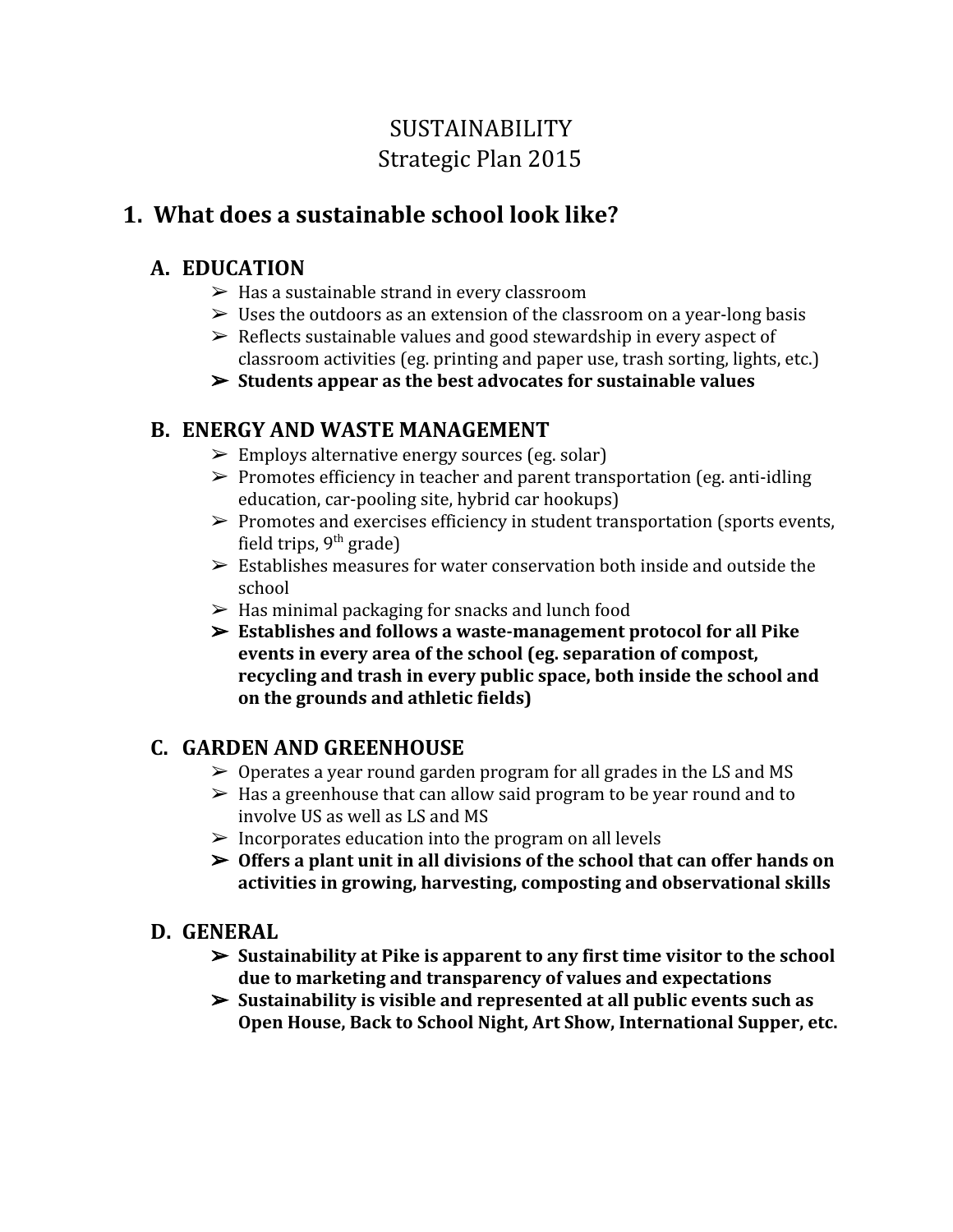## **2. What does Pike need to do to get there?**

### **A. EDUCATION**

- ➢ **Establish a core group of adults in each division and department of the school that is committed to environmental literacy and can oversee its implementation in the curriculum and in school life (eg. Admin, Maintenance, Office staff, Cafeteria, Parents, Board of Trustees, LS, MS, US (each dept.)**
- $\geq 0$  organize more grade-wide and division-wide trail walks for special events like Earth day, buddy time, etc.
- $\triangleright$  Provide more training for teachers to feel more comfortable using the trail with kids and for using the garden in their curricula.

### **B. ENERGY AND WASTE MANAGEMENT**

### ➢ **Energy:**

- o Establish a public education program and on-site model to educate and advertise the use of an off-site solar system
- o Establish a public education program for transportation issues
- o Monitor water use and look for ways to conserve

### ➢ **Waste Management:**

- **o Establish and maintain sets of uniform and labeled waste management bins that allow for proper separation of materials, both inside and outside the school**
- **o Work closely with the Office, Cafeteria and Maintenance staff to ensure bins are available and emptied at all Pike special events**

### ➢ **Paper Use**

- o Put up "Proper usage" signs at all printers and copiers
- o Encourage use of more online forms (parent forms, assignments, etc.) that don't need to be printed.
- o Encourage use of reusing paper for written assignments, especially in the lower grades.
- o Ask Technology to include printing expectations in discussions with students and faculty at the start of the year.

## **C. GARDEN AND GREENHOUSE**

- $\triangleright$  Build in more opportunities to use garden in the LS and MS curricula
- ➢ **Establish an on-site composting system for use in the garden**
- ➢ **Research and initiate the construction of a greenhouse on the Pike campus**

### **D. GENERAL**

- ➢ **Allow Sustainability the same school-wide recognition and authority as other Pike committees (Diversity, Technology, etc.)**
- ➢ **Allow access to Admin team agendas so Sustainability can be represented along with other school-wide initiatives**
- ➢ **Review and restate all Pike committees in terms of responsibilities and membership.**
- ➢ **Post a mission statement of sustainability on Pike website**
- ➢ **Communicate expectations to all community members through a blog, Pike School handbook, new teacher orientation packet, etc.**